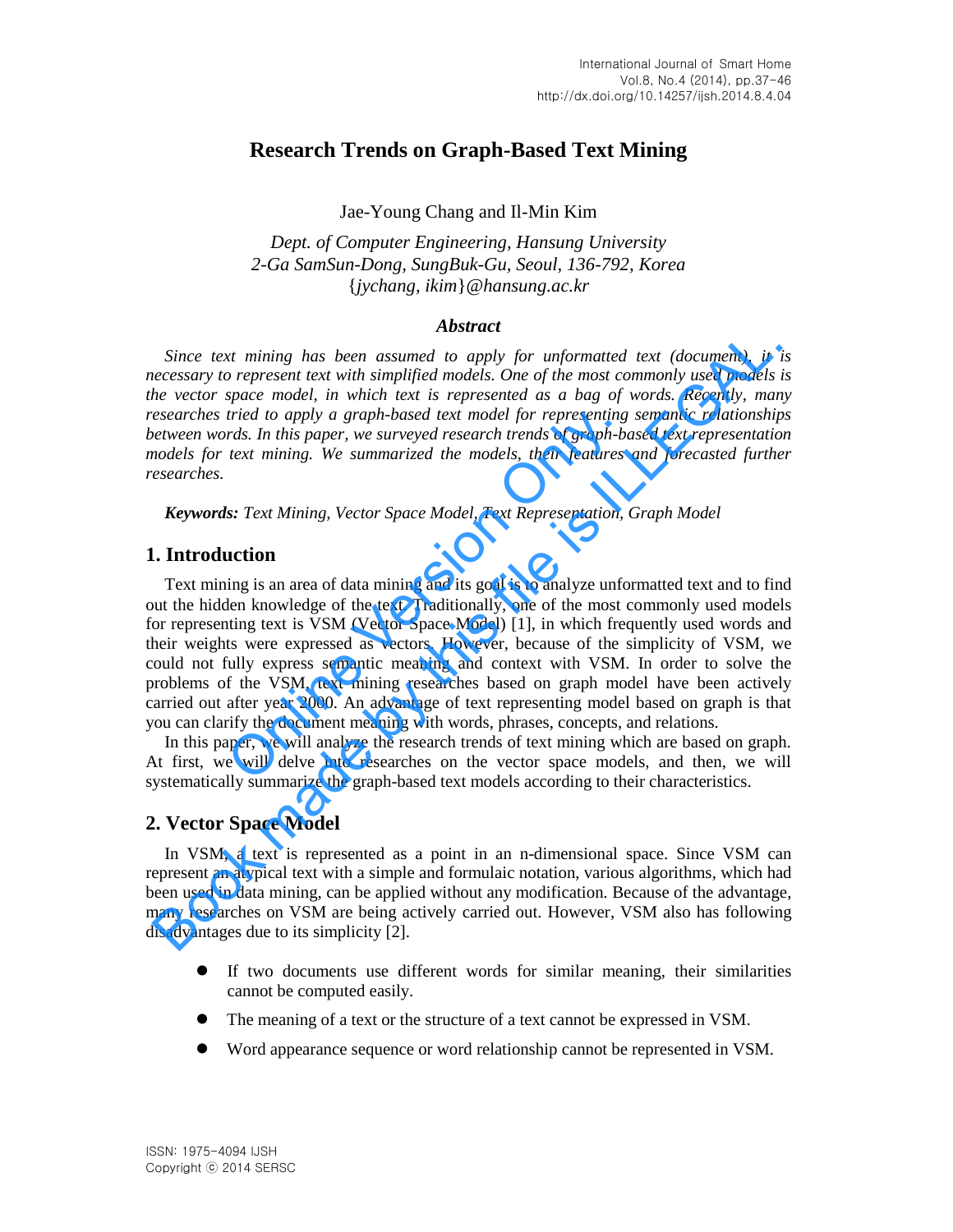Various researches have been carried out in order to solve these problems described above. Until the present time, the graph-based text representation model has been recognized as one of best solutions for these problems.

# **3. Classification of Graph-based Text Model**

## **3.1. Classification by Graph Format**

A graph *G* is derived from a text or a text set can be expressed as follows:

 $G = \{ V, E \}$ 

In this notation, *V* and *E* represent the set of nodes and edges respectively. With this notation, we can represent various graphs models according to the definitions of *V* and *E*. In this paper, we classified the graphs in detail according to the node representation and the edge representation.

**3.1.1. Node Representation Method:** Nodes of graph *G* represent text components, such as, words, sentences, paragraphs, and texts themselves. Also, nodes can represent concepts which could be considered as semantic components. According to the definition of the model, a node can represent one component, or more than one component. If a node represents one component, it is called homogenous representation. If a node represents more than two components, it is called heterogeneous representation. In addition, nodes can be either weighted or unweighted, depending on whether or not assigning weighted value into the nodes. **Example 18**<br> **Representation Method:** Nodes of graph *G* represent texences, paragraphs, and texts themselves. Also, nodes can remosidered as semantic components. According to the defigures<br>
impresent one component, or mo

### **Homogenous vs. Heterogeneous Representation**

In common notations used in homogenous representations, a node indicates a word as shown in Figure 1 [3-8]. Co-occurrence information between two words is usually expressed in the graph. Co-occurrence means that two related words are appeared at the same time in a sentence. In that case you need to connect the words with an edge. Grammatical associations between words or semantic similarities could be expressed using a graph [10]. Since this representation is simple, the cost for building and analyzing a model is low. Another advantage of this representation is that the existing algorithms used in the vector space model can be applied without any modification. In some researches, they also used homogenous representations, in which sentences, paragraphs, or concepts are represented as nodes [12, 17, 18]. In this notation,  $V$  and  $E$  represent the set of nodes and edges respectively. With this notation, we can represent various graphs models according to the definitions of  $V$  and  $E$ .<br>In is paper, we classified the graph

In heterogeneous representations, more than two different typed components which could be words, sentences, texts or concepts are represented as nodes. One of the most common heterogeneous representations is a bipartite graph [11, 15]. For example, Figure 2 shows an example of the bipartite graph composed of documents and concepts.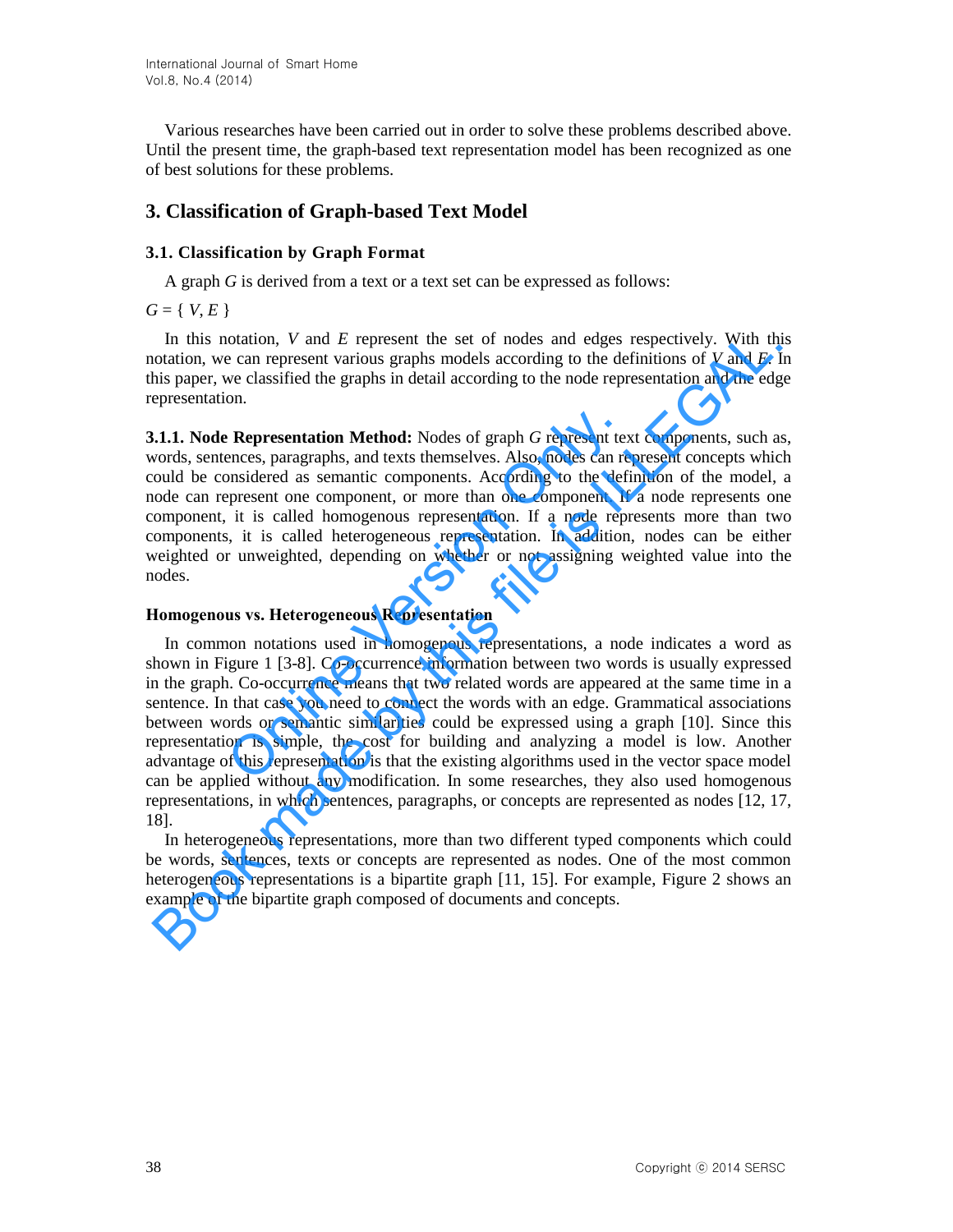





**Figure 2. An Example of Bipartite Graph** 

### **Weighted and Unweighted**

In weighted representations, a weighted value has been assigned in each node. In contrast, if a node does not have weighted value, it is an un-weighted representation. Most researchers assume that a weighted value indicate the importance of a node in the graph. In order to evaluate the weight value of a node, some researches, for example PageRank[19], calculated the weight value indirectly with considering the number of edges which are connected to the node, the weights of the edges, and the weights of the neighboring nodes. Thinking<br>
Thinking<br>
The Concept3<br>
Tigure 2. An Example of Bipartite Graph<br>
Tigure 2. An Example of Bipartite Graph<br>
Ind Unweighted<br>
ted representations, a weighted value has been assigned in<br>
tes not have weighted value, i Concept:<br>
Concept:<br>
Concept:<br>
Concept:<br>
Concept:<br>
Concept:<br>
Concept:<br>
Concept:<br>
Concept:<br>
Concept:<br>
Concept:<br>
Concept:<br>
Concept:<br>
Concept:<br>
Concept:<br>
Concept:<br>
Concept:<br>
Concept:<br>
Concept:<br>
Concept:<br>
Concept:<br>
Concept:<br>
Co

**3.1.2. Edge Representation Method:** An edge represents the relationship between nodes. Edges can be classified by three characteristics. Edges can be either directed or undirected. Edges can be either weighted or un-weighted. Edges can be either labeled or unlabeled. Each characteristic will be explained in detail.

### **Directed vs. Undirected Edges**

Directed edges are used for indicating the orders of nodes or the mutual interactions between nodes. For example, if you want to indicate the orders of words, you need to use directed edges in the graph [4]. Each word in a sentence has its grammatical role (for example, subject, verb, and object). Directed edges [9, 10] can be used for representing their grammatical roles. A tree could be used for depicting grammatical roles, since it could be considered a directed edge representation [13].

If there are no orders or mutual interaction between nodes, undirected edges are used for connecting the related nodes. If you need to represent the co-occurrences between words, you would use undirected edges in the graph [6, 18].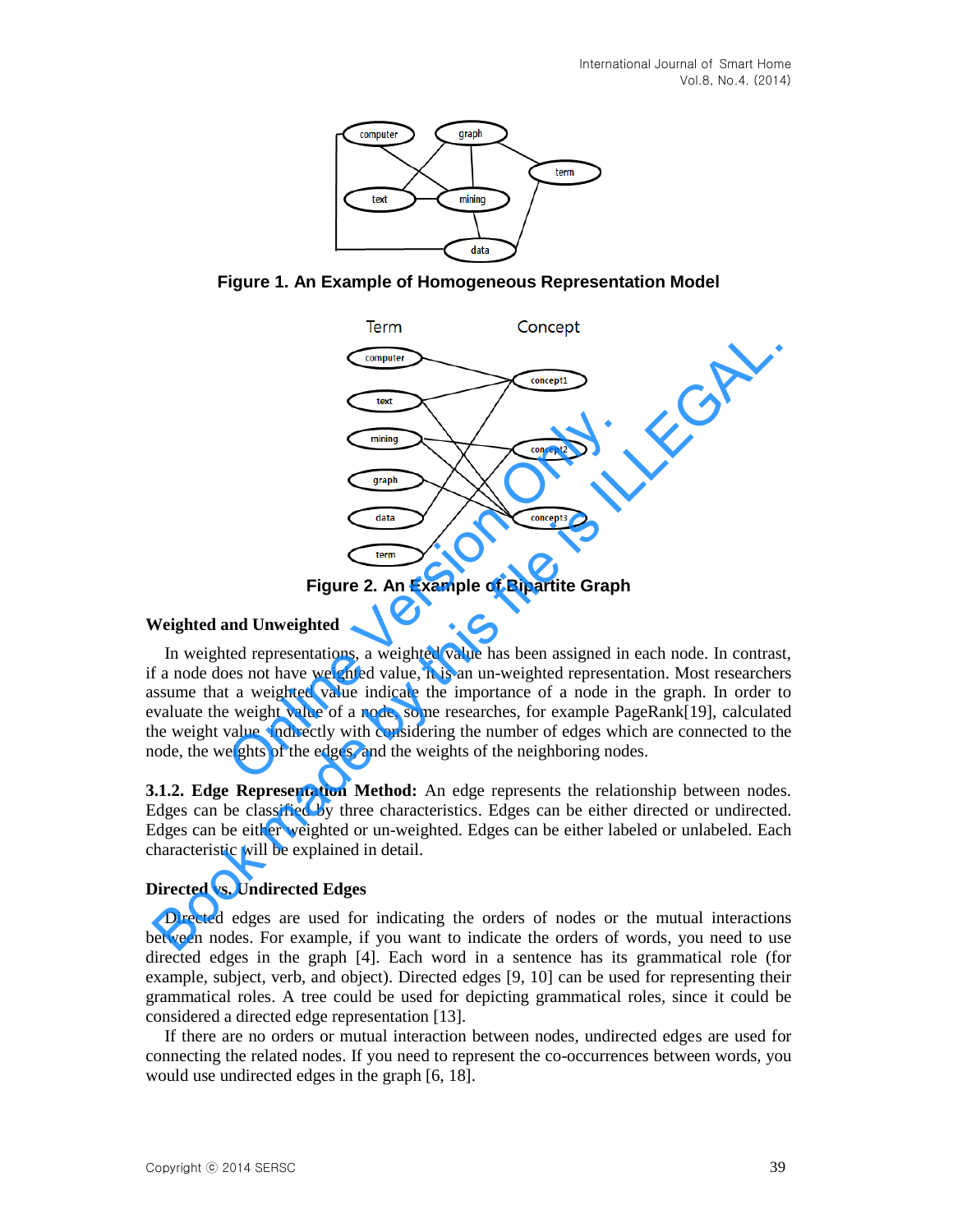## **Weighed vs. Un-weighted Edges**

The weights of edges are numbers which indicate the relationships of nodes. A weight could indicate the frequency that related words would appear at the same time in a cooccurrence graph [3, 4]. The weight of an edge could indicate the distance of two words in a text. If two nodes are not related quantitatively, un-weighted edges are commonly used [5, 8, 9, 10].

## **Labeled vs. Unlabeled Edges**

Labeled edges were used in some graph models [5, 7, 9, 10, 13]. Labels represent the roles of the edges, in which labels indicate the relationships between words. In the paper [10], the edge is labeled 'verb' when the edge connects from the 'subject' node to the 'object' node. In the paper [9], a sentence is depicted as a parsing tree. The label depicts the PoS(part of speech) of each word. In order to indicate the grammatical role of each word, labeled edges are generally used. Except the cases described above, unlabeled edges are commonly used.

# **3.2. Classification by Graph Contents**

Another classification is based on the graph contents. Graph contents can be classified into three models. The first of the three models represents the co-occurrence or the similarity between nodes. The second model represents grammatical relationship between nodes. The last model represents the semantic relationships between nodes.

**3.2.1. Co-occurrence or Similarity Express Model:** This model has been more commonly used in the previous researches than other models. This model represents the co-occurrence information between words or the similarity between sentences [3, 4, 6, 16, 17, 18]. This model is simpler than other models and costs less to build a graph. In addition, various algorithms which have been proposed in graph mining area can easily be applied to this model. Since this model is language independent, many algorithms have been applied to English text can also be applied to other language texts. Fication by Graph Contents<br>classification is based on the graph contents. Graph contents<br>ls. The first of the three models represents the co-occur-<br>des. The second model represents grammatical relationsh<br>epresents the sema is also as the simulation and the simulation of the sample in the paper in the paper in the paper in the paper in the paper in the paper in the paper in the paper in the paper in the paper in the paper in the paper in the

**3.2.2. Grammatical Relationship Model**: This model represents the grammatical relationship and also can represent the dependency among nodes with the labels of edges [9, 10]. This model has an advantage that sentence structures can be clearly specified. This model also has the disadvantage of the high computation cost because of the complexity of the graph.

**3.2.3. Semantic Association Model:** In this model, a node represents a concept. One example of this model depicted the relationships between text and concept with a bipartite graph [15]. Important words are considered as concepts and the relationships between texts and concepts are expressed as a bipartite graph. In one of the other examples, the first step is to select representative concepts. After selecting concepts, the next step is to build a tree which represents the relationship between the concepts. This model requires a concept database such as Wikipedia [11].

# **4. Technologies for Graph-based Text Mining**

We will clearly describe major technologies and algorithms that have been used for graphbased text mining in this section. Most current researches on graph-based text mining have adopted existing algorithms and well-known technologies, which have been properly adjusted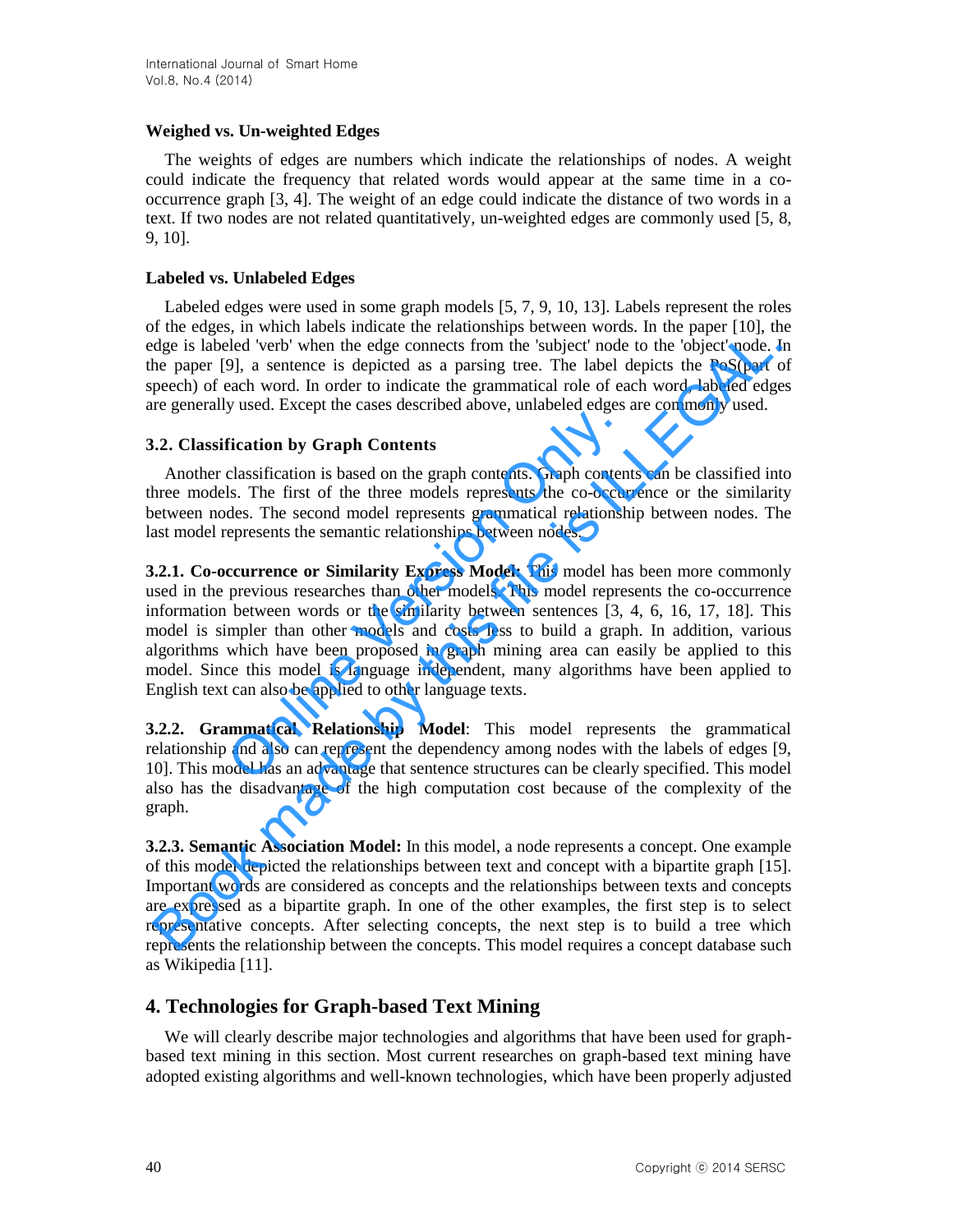to the situations. In the graph-based representation models, you need to compute the weights of nodes or edges.

The simple method for computing the weight of a node is to compute the appearance frequency of the corresponding word or to compute TF-IDF. The weight of an edge can be calculated by the co-occurrence frequency of the connected nodes. If a node represents a sentence, the co-occurrence cannot be computed. Therefore, the methods for computing the sentence similarity can be applied here. The sentence similarity can be computed by using the cosine similarity or the Euclidean distance. Other major technologies will be delineated as follows.

#### **4.1. PageRank**

PageRank is one of well-known algorithms for graph ranking. In the beginning, PageRank was used for ranking web pages in World Wide Web. Later, PageRank has been widely used for ranking nodes in graphs. The weight of the node  $V_i$  is computed by the importance and the number of the connected nodes. *PR*  $(V_i)$ , the weight of  $V_i$ , is defined as follows.

$$
PR(V_i) = (1 - d) + d * \sum_{V_j \in In(V_i)} \frac{PR(V_j)}{|Out(V_j)|}
$$
 (1)

In the equation (1),  $\ln(V_i)$  represents the node set of pointing to  $V_i$  and  $\omega_{tt}(V_i)$  represents the node set of pointing out of  $V_i$ . The damping factor  $d$  can vary from 0 to 1 and the default value of *d* is 0.85 [19]. PageRank was used to calculate the node weights for summarizing and classifying documents [6, 16, 17, 23]. of the connected nodes. PR  $(V_i)$ , the weight of  $V_i$ , is defined  $(1 - d) + d * \sum_{V_i \in In(V_i)} \frac{PR(V_j)}{|Out(V_j)|}$ <br>
uation (1),  $In(V_i)$  represents the node set of pointing to  $V_i$ <br>
to f pointing out of  $V_i$ . The damping factor d can vary **Example 10**<br> **Example 10**<br> **Example 10**<br> **Example 10**<br> **Example 10**<br> **Example 10**<br> **Example 10**<br> **Example 10**<br> **Example is ILLEGAL TO THE INDUSE TO A TOMOTHE AND WE UP AND RESPONSE ON THE PROPERTIES THE VALUE OF**  $V_i$ **, is** 

### **4.2. TextRank and LexRank**

TextRank algorithm, a variation of PageRank, is a ranking algorithm and is based on graphs. TextRank algorithm considers undirected graphs by default. In order to calculate the similarity, TextRank needs to consider the weights of edges. For example, the weights of nodes could be computed as follows.

$$
PR\ (V_{i}) = (1 - d) + d * \sum_{V_{j} \in ln(V_{i})} \frac{w_{ji}}{\left|\sum_{V_{k} \in Out(V_{j})} w_{jk}\right|} PR\ (V_{j})
$$
 (2)

In the equation (2),  $w_{ij}$  represents the weight of the edge connecting node  $V_i$  and  $V_j$ . Though TextRank algorithm originally was developed for summarizing document, it is also applied to novelty search [25].

LexRank algorithm, which was similar to TextRank, was also proposed. The two algorithms have different application fields. LexRank was developed for summarizing the large documents, and TextRank was proposed for multi-document summarization. Except the application field, the two algorithms are very similar.

#### **4.3. HITS**

HITS(Hyperlink-Induced Topic Search) algorithm was developed for ranking web pages. HITS was developed earlier than PageRank and had a big impact on developing the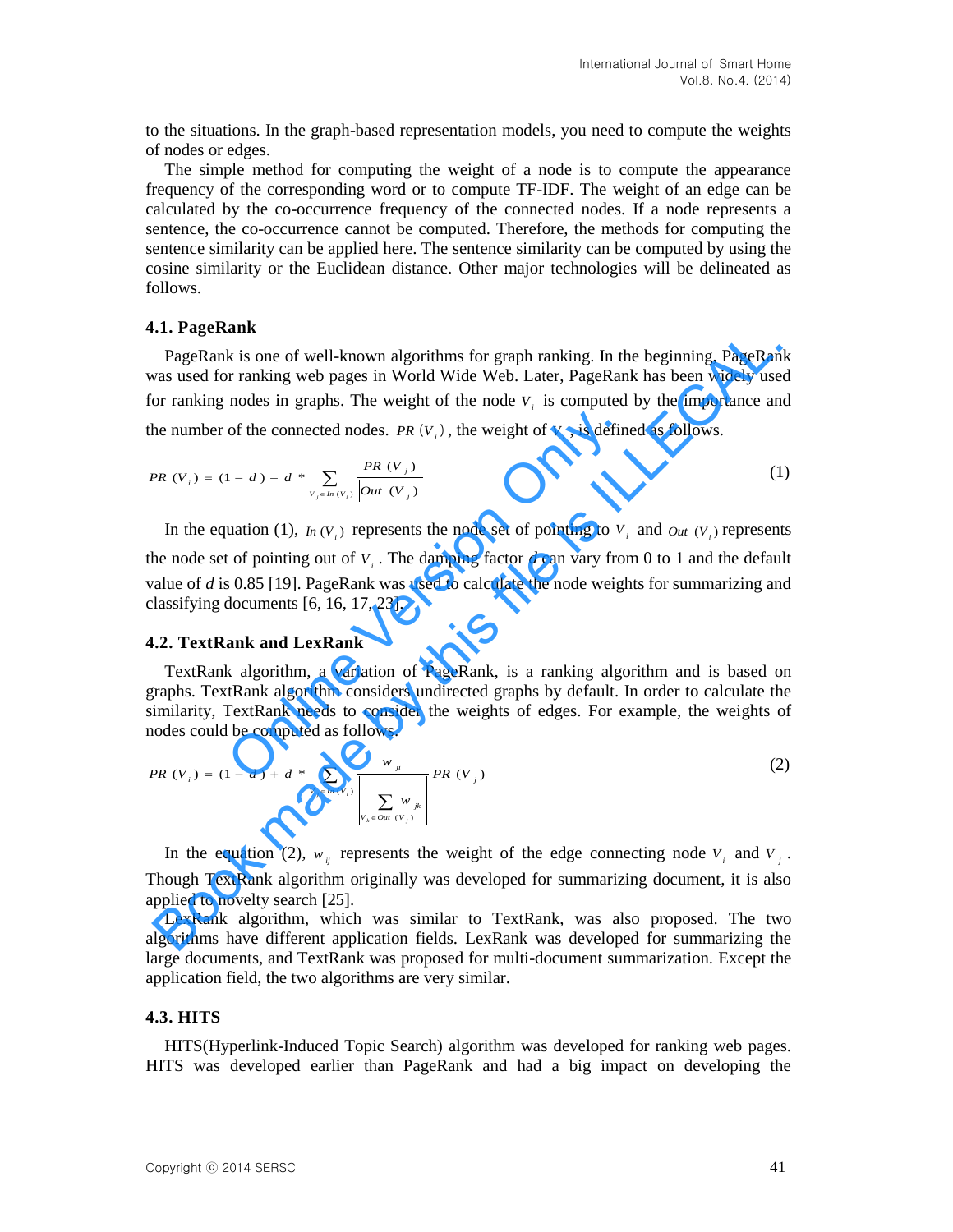PageRank algorithm [29]. In HITS, if a web page is linked with important pages, the rank of the page will be raised.

This algorithm can be applied for computing the weights of the nodes in a graph model [8, 16, 17, 26]. In HITS, authority point and hub point for every node are assigned. The authorities represent the number of incoming links and hubs represent the number of outcoming links. These points can be calculated as follows

$$
HITS_{A}(V_{i}) = \sum_{V_{j} \in In(V_{i})} HITS_{H}(V_{j})
$$
\n
$$
HITS_{H}(V_{i}) = \sum_{V_{j} \in Out(V_{i})} HITS_{A}(V_{j})
$$
\n
$$
(3)
$$

The weight of each node can be computed by summing or averaging the authority points and hub points.

#### **4.4. PMI**

PMI(Pointwise Mutual Information) is one of methods that have been used for measuring the relationship of two objects. PMI is used for computing the weights of edges in graphs [15, 25]. Assume  $P(i)$  is the probability that word  $w_i$  occurs in the document of a co-occurrence graph and  $P(i, j)$  is the probability that words  $w_i$  and  $w_j$  occur at the same time. PMI for  $w_i$ and  $w_j$  can be computed as follows: ntwise Mutual Information) is one of methods that have be<br>ship of two objects. PMI is used for computing the weights<br>e  $P(i)$  is the probability that words  $w_i$  occurs in the docum<br> $P(i, j)$  is the probability that words  $w_i$ The weight of each node can be computed by summing or averaging the authority point<br>
1.4. PMI<br>
PMI(Pointwise Mutual Information) is one of methods that have been used for measurin<br>
PMI(Pointwise Mutual Information) is one

$$
PMI_{ij} = \log_2 \frac{P(i, j)}{P(i)P(j)} \tag{4}
$$

If PMI value approaches 0, a word becomes independent from the other. If PMI value approaches 1, the two words are more closely related.

#### **4.5. Frequent Itemset Mining**

Frequent Itemset Mining is also called association rule mining, which has been used for searching co-occurrence item set. If two nodes are included in a frequent item set, this method is used for assigning the weight of the edge [6]. Frequent Itemset Mining can also be applied for searching a frequent sub-graph [22].

### **5. Conclusions and Further Research Trends**

This paper explained and classified the previous text-representing models based on graphs. Table 1 summarized major researches on this area. The first column of Table 1 depicts the reference number, the second column is the application area, and the third and fourth column indicates the features of nodes and edges respectively. The fifth column is what the graph tried to express.

As we surveyed in this paper, graph-based text representing models adopted different modeling according to their goals and application areas. In other words, there were little effort to standardize the graph models. Therefore more systematic research on graph model for representing text is required. The systematic research for building standard graph models will be useful for document classification, aggregation, summary, search, and will be applied for various document analyses.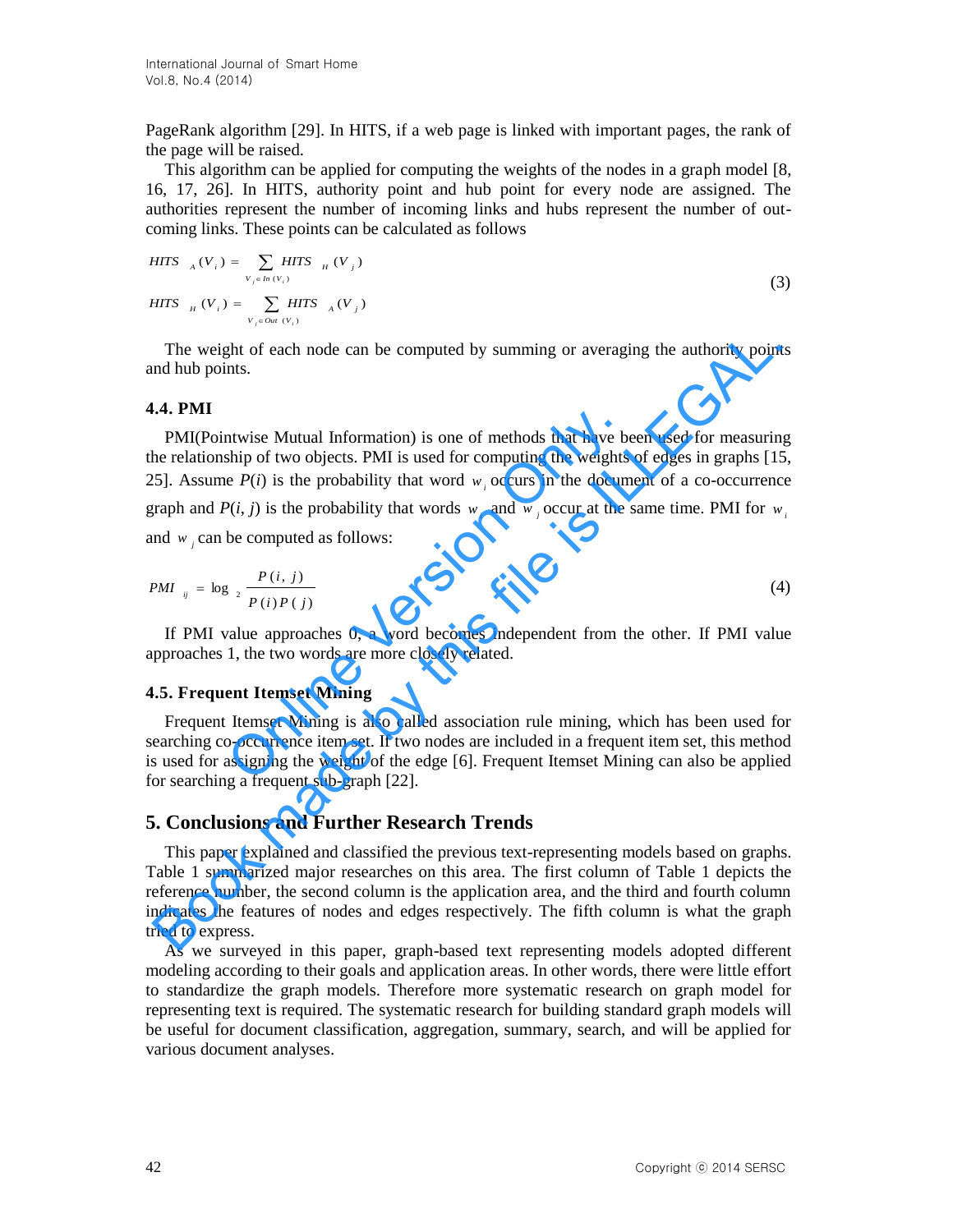| Ref.<br>No.             | <b>Application Area</b>                 | <b>Graph Structure</b>     |                                                        |                               |
|-------------------------|-----------------------------------------|----------------------------|--------------------------------------------------------|-------------------------------|
|                         |                                         | <b>Node</b>                | Edge                                                   | <b>Graph Contents</b>         |
| 3                       | classification                          | homo(term)                 | directed, weighted, unlabeled                          | co-occurrence                 |
| $\overline{\mathbf{4}}$ | clustering                              | homo(term)                 | directed, weighted, unlabeled                          | co-occurrence                 |
| 5                       | search                                  | homo(term)                 | directed, unweighted, labeled                          | co-occurrence,<br>syntax      |
| 6                       | classification                          | homo(term)                 | undirected, weighted, unlabeled                        | co-occurrence                 |
| 7                       | classification                          | homo(term)                 | directed, unweighted,<br>labeled/unlabeled             | co-occurrence,<br>syntax      |
| 8                       | summarization                           | homo(term)                 | directed, unweighted, unlabeled                        | co-occurrence                 |
| 9                       | classification                          | $hetero(term+PoS)$         | directed, unweighted, labeled                          | syntax,<br>semantic           |
| 10                      | summarization                           | homo(term)                 | directed, unweighted, labeled                          | syntax                        |
| 11                      | classification<br>clustering            | hetero(doc+concept)        | directed/undirected, weighted,<br>unlabeled            | semantic<br>(bipartite graph) |
| 12                      | summarization                           | homo(sentence)             | undirected, weighted, unlabeled                        | similarity                    |
| 13                      | opinion mining                          | homo(term)                 | directed, weighted, labeled                            | semantic tree                 |
| 14                      | summarization                           | homo(sentence)             | undirected, weighted, unlabeled                        | similarity                    |
| 15                      | clustering                              | hetero(doc+concept)        | undirected, unweighted,<br>unlabeled                   | semantic<br>(bipartite graph) |
| 16                      | summarization                           | homo(sentence)             | directed/undirected,<br>weighted/unweighted, unlabeled | similarity                    |
| 17                      | summarization                           | homo(sentence)             | directed/undirected, weighted,<br>unlabeled            | similarity                    |
| 18                      | keyword<br>extraction,<br>summarization | homo<br>(term or sentence) | directed/undirected,<br>weighted/unweighted, unlabeled | co-occurrence,<br>similarity  |
| 20                      | classification                          | homo(term)                 | directed, unweighted, labeled                          | co-occurrence                 |
| 21                      | classification                          | hetero(doc+concept)        | undirected, weighted, unlabeled                        | bipartite graph               |
| 22                      | clustering                              | hetero(term+concept)       | directed, unweighted, unlabeled                        | semantic tree                 |
| 23                      | summarization                           | homo(sentence)             | undirected, weighted, unlabeled                        | similarity                    |
| 24                      | keyword<br>extraction                   | hetero(term+concept)       | directed, weighted, unlabeled                          | semantic tree                 |
| 25                      | novelty detection                       | homo(term)                 | undirected, weighted, unlabeled                        | co-occurrence                 |
| 26                      | opinion mining                          | hetero(term pair+doc)      | undirected, unweighted,<br>unlabeled                   | bipartite graph               |
| 27                      | search                                  | homo(term)                 | undirected, weighted, unlabeled                        | co-occurrence                 |
| 28                      | search                                  | homo(term)                 | directed, weighted, labeled                            | co-occurrence                 |

# **Table 1. Representative Researches of Graph-Based Text Mining**

homo(homogeneous), hetero(heterogeneous), doc(document), Pos(Part of Speech),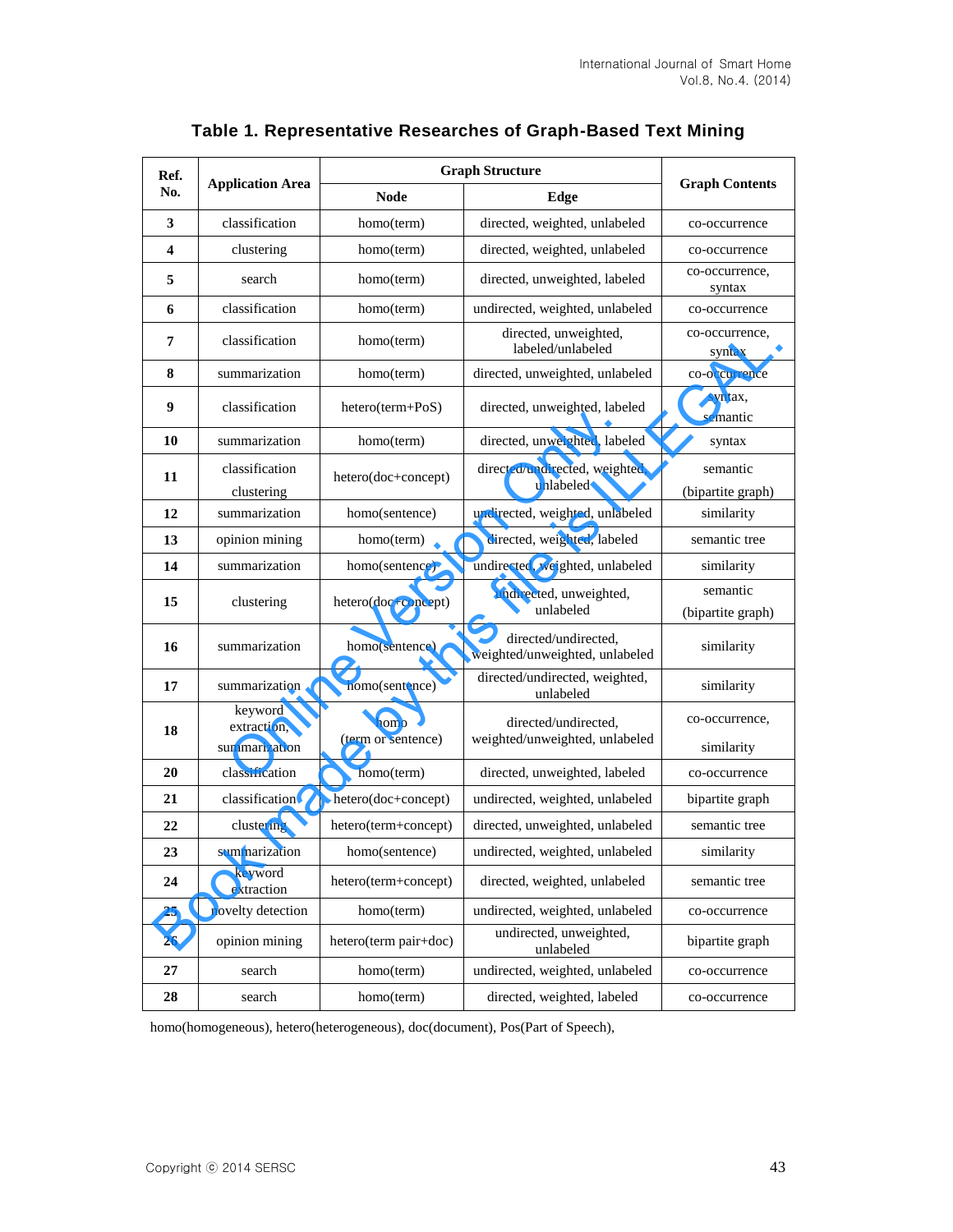# **Acknowledgements**

This research was financially supported by Hansung University during sabbatical year(2013) for Jae-Young Chang. Also, this work was financially supported by Hansung University for Il-Min Kim.

### **References**

- [1] G. Salton, A. Wong and C. S. Yang, "A Vector Space Model for Automatic Indexing, Communications of the ACM", vol. 18, no. 11, **(1975)**, pp. 613–620.
- [2] [http://en.wikipedia.org/wiki/Vector\\_space\\_model.](http://en.wikipedia.org/wiki/Vector_space_model)
- [3] J. Wu, Z. Xuan and D. Pan, "Enhancing Text Representation for Classification Tasks with Semantic Graph Structures", International Journal if Innovative Computing, Information Control, vol. 7, no. 5(B), **(2011)**, pp. 2689-2698.
- [4] K. M. Hammouda and M. S. Kamel, "Document Similarity Using a Phrase Indexing Graph Model", Knowledge and Information Systems, vol. 6, no. 6, **(2006)**, pp. 710-727.
- [5] S. Hensman, "Construction of Conceptual Graph Representation of Texts", Proceedings of the Student Research Workshop at HLT-NAACL, **(2004)**, pp. 49-54.
- [6] W. Wang, D. B. Do and X. Lin, "Term Graph Model for Text Classification", Proceedings of the First international conference on Advanced Data Mining and Applications, **(2005)**, pp. 19-30.
- [7] K. Valle and P. Ozturk, "Graph-Based Representation for Text Classification", India-Norway Workshop on Web Concepts and Technologies, **(2011)**.
- [8] M. Litvak and M. Last, "Graph-Based Keyword Extraction for Single-Document Summarization", Proceedings of the Workshop on Multi-source Multilingual Information Extraction and Summarization, **(2008)**, pp. 17-24. I Workshop at HLT-NAACL, (2004), pp. 49-54.<br>
g, D. B. Do and X. Lin, "Term Graph Model for Text Classification<br>
and Cnference on Advanced Data Mining and Applications, (2005), pp. and P. Ozturk, "Graph-Based Representation
- [9] C. Jiang F. Coenen, R. Sanderson and M. Zito, "Text Classification Using Graph Mining-Based Feature Extraction", Knowledge-Based Systems, vol. 23, no. 4, **(2009)**, pp. 302-308.
- [10] J. Leskovec, M. Grobelnik and N. Milic-Fraying, "Learning Semantic Graph Mapping for Document Summarization", Proceedings of the ECML/PKDD-2004 Workshop on Knowledge Discovery and Ontologies, **(2005)**.
- [11] L. Zhang, C. Li, J. Liu and H. Wang, "Graph-Based Text Similarity Measurement by Exploiting Wikipedia as Background Knowledge", World Academy of Science, Engineering and Technology, vol. 59, **(2011)**, pp. 1548-1553.
- [12] G. Erkan and D. R. Radev, "LexRank: Graph-Based Lexical Centrality as Salience in Text Summarization", Journal of Artificial Intelligence Research, vol. 22, no. 1, **(2004)**, pp. 457-479.
- [13] Y. Wu, Q. Zhang X. Huang and L Wu, "Structural Opinion Mining for Graph-based Sentiment Representation", Proceedings of the Conference on Empirical Methods in Natural Language Processing, **(2011)**, pp. 1332-1341.
- [14] X. Wan and J. Yang, "Improved Affinity Graph Based Multi-Document Summarization", Proceedings of the Human Language Technology Conference of the NAACL, **(2006)**, pp. 181-184.
- [15] I. Yoo, X. Hu and I.-Y. Song, "Integration of Semantic-based Bipartite Graph Representation and Mutual Refinement Strategy for Biomedical Literature Clustering", Proceedings of the 12th ACM SIGKDD international conference on Knowledge discovery and data mining, **(2006)**, pp. 791-796.
- [16] R. Mihalcea, "Graph-Based Ranking Algorithms for Sentence Extraction, Applied to Text Summarization", Proceedings of 3rd International Conference on Emerging Trends in Engineering and Technology(ICETET), **(2010)**, pp. 516-519. Structures'', Intensional Journal if Innovative Computing, Information Control, vol. 7, no. 5(B), (2011), p)<br>
K. M. Hammouds and M. S. Kannel. "Document Similarity Using a Phrase Indexing Graph Model<br>
K. M. Hammouds and M.
- [17] R. Mihalcea and P. Tarau, "A Language Independent Algorithm for Single and Multiple Document Summarization", Proceedings of International Joint Conference on Natural Language Processing, **(2005)**.
- [18] R. Mihalcea and P. Tarau, "TextRank: Bringing Order into Texts", Proceedings of International Conference on Empirical Methods in Natural Language Processing, **(2004)**.
- [19] S. Brin and L. Page, "The Anatomy of a Large-scale Hyper-textual Web Search Engine", Proceedings of the seventh International Conference on World Wide Web 7, **(1998)**, pp. 107-117.
- [20] A. Schenker, M. Last, H. Bunke and A. Kandel, "Classification of Web Documents Using a Graph Model", Proceedings of Seventh International Conference on Document Analysis and Recognition, **(2003)**, pp. 240- 244.
- [21] R. Chau, A. C. Tsoi, M. Hagenbuchner and V. C. S. Lee, "A Concept Graph for Text Structure Mining", Proceedings of the Thirty-Second Australasian Conference on Computer Science, vol. 91, **(2009)**, pp. 141- 150.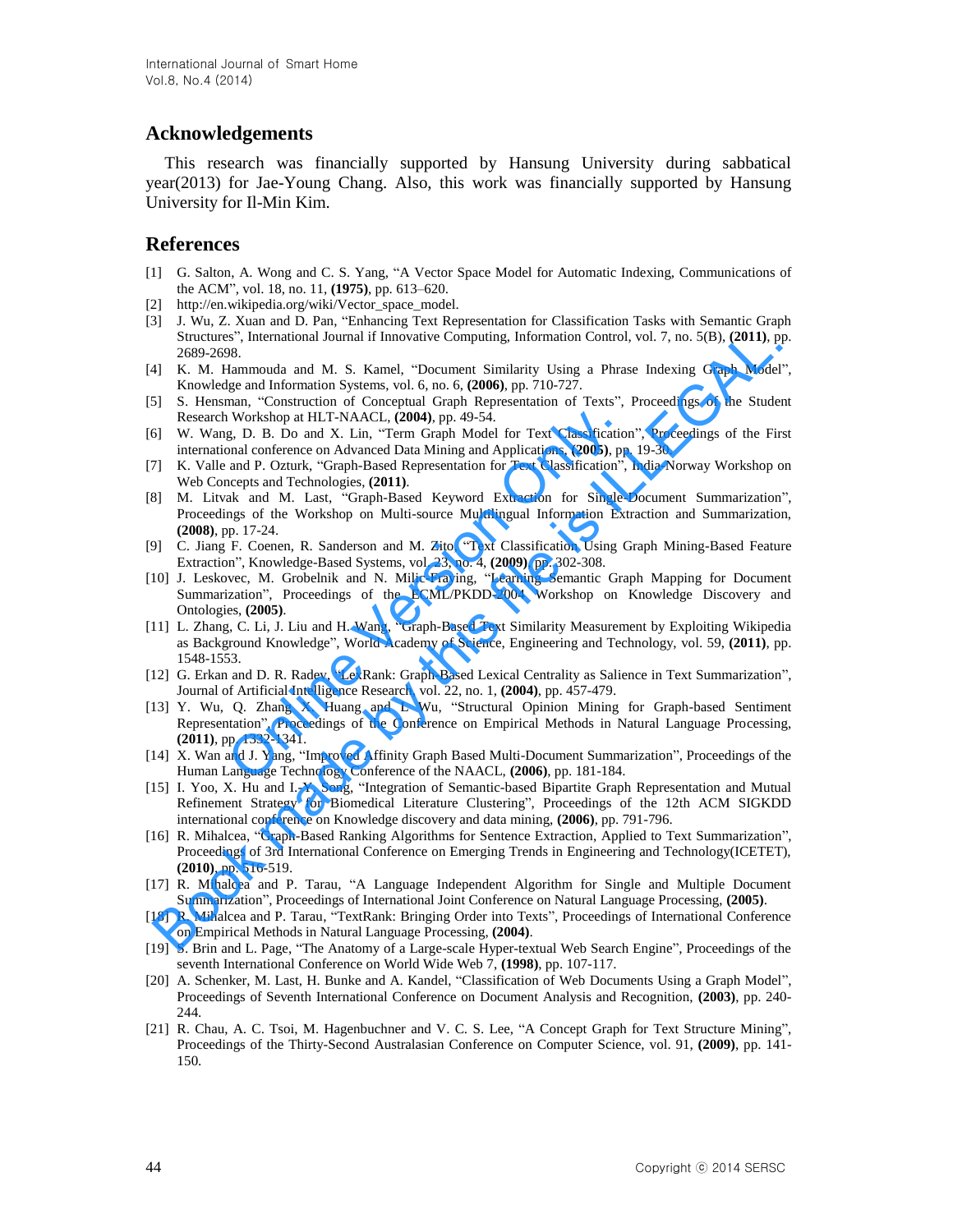- [22] M. S. Hossain and R. A. Angryk, "GDClust: A Graph-Based Document Clustering Technique", Proceedings of Seventh IEEE International Conference on Data Mining Workshops, **(2007)**, pp. 417-422.
- [23] S. Hariharan and R. Srinivasan, "Studies on Graph based Approaches for Single and Multi-Document Summarizations", International Journal of Computer Theory and Engineering, vol. 1, no. 5, **(2009)**, pp. 1793- 8201.
- [24] C. A. Chahine, N. Chaignaud, J. H. P. Kotowicz and J. P. Pecuchet, "Context and Keyword Extraction in Plain Text Using a Graph Representation", Proceedings of the 2008 IEEE International Conference on Signal Image Technology and Internet Based Systems, **(2008)**, pp. 692-696.
- [25] M. Gamon, "Graph-Based Text Representation for Novelty Detection", Proceedings of TextGraphs: the First Workshop on Graph Based Methods for Natural Language Processing, **(2006)**, pp. 17-24.
- [26] B. Li, L. Zhou, S. Feng and K.-F. Wong, "A Unified Graph Model for Sentence-Based Opinion Retrieval", Proceedings of the 48th Annual Meeting of the Association for Computational Linguistics, **(2010)**, pp. 1367- 1375.
- [27] J. Tomita, H. Nakawatase and M. Ishii, "Graph-Based Text Database for Knowledge Discovery", Proceedings of the 13th international World Wide Web conference, **(2004)**, pp. 454-455.
- [28] F. Zhou, F. Zhang and B. Yang, "Graph-Based Text Representation Model and its Realization", Proceedings of International Conference on Natural Language Processing and Knowledge Engineering, **(2010)**, pp. 1-8.
- [29] J. M. Kleinberg, "Authoritative Sources in a Hyperlinked Environment", Journal of ACM, vol. 45, no. 5, **(1999)**, pp. 605-632.

## **Authors**



**Jae-young Chang**, received the B.S., M.S. and Ph. D degrees in Computer Science and Statistics from Seoul National University, Seoul, Korea in 1992, 1994 and 1999 respectively. He is currently a professor at Department of Computer Engineering, Hansung University, South Korea. His current research interests include database and data mining. Authors<br>
Dung Chang, received the B.S., M.S.<br>
Ir Science and Statistics from Seoul<br>
orea in 1992, 1994 and 1999 respective<br>
the Department of Computer Eity, South Korea. His current resear<br>
and data mining. The This Makewates and M. Ishii. "Graph-Basel Test Dutahne for Knowledge Discovery<br>
Proceedings of the 13th international World Wide Web conference, (2004), pp. 454-455.<br>
28] F. Zhou, F. Zhang and N. Yangh-Based Text Repre



**Ilmin Kim**, received a B.S. degree in Computer Engineering from KyungBuk National University in 1984 and a Ph. D degree from Arizona State University. He is currently a Professor at Department of Computer Engineering, Hansung University, South Korea. His current Research interests include distributed computing and **Ilmin Kim**<br>
KyungBuk N<br>
Arizona State<br>
of Computer<br>
current Rese operating systems.